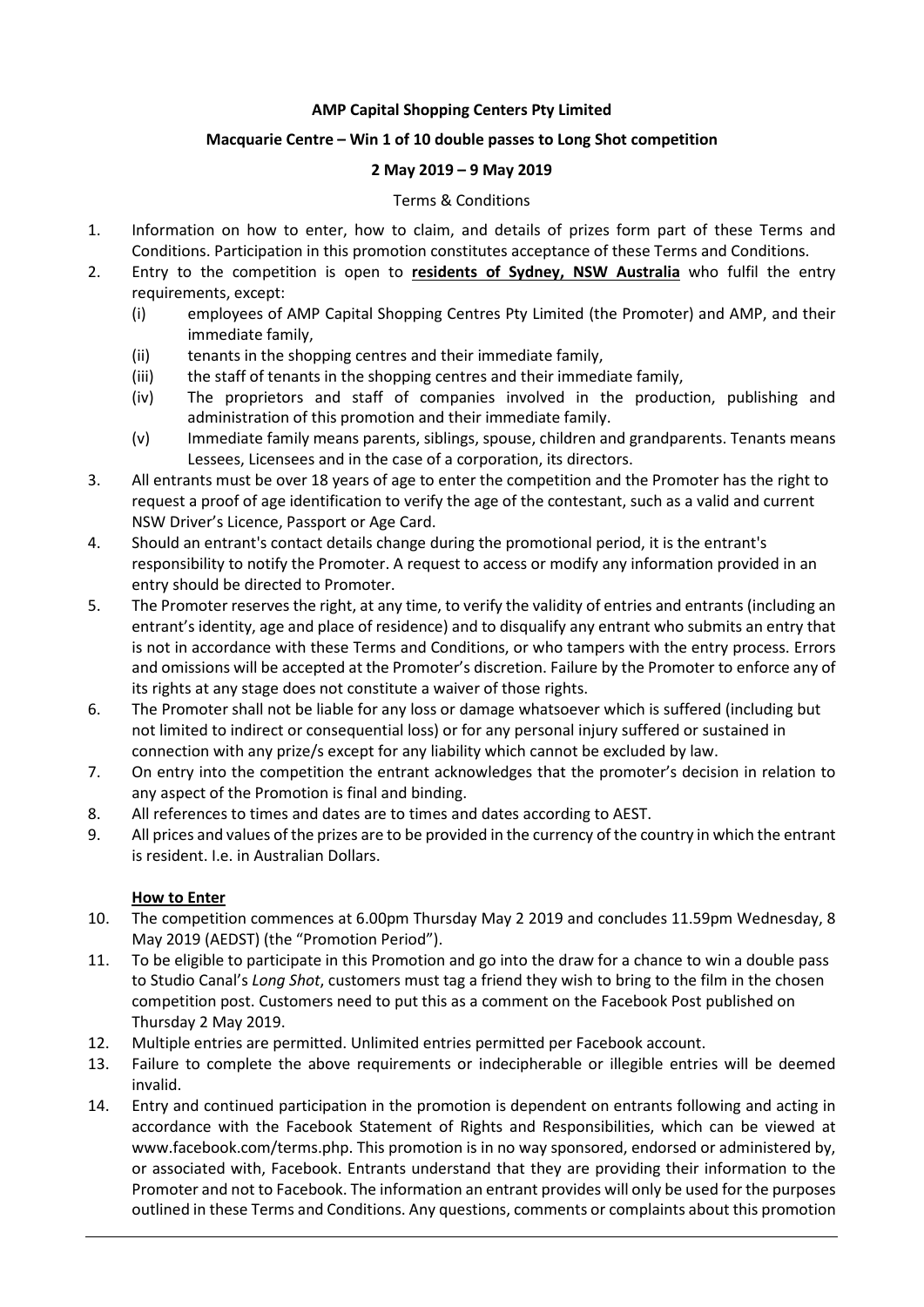must be directed to the Promoter and not to Facebook. Facebook will not be liable for any loss or damage or personal injury which is suffered or sustained by an entrant, as a result of participating in the promotion (including taking/use of a prize), except for any liability which cannot be excluded by law.

### **The Prize**

- 15. The Prize includes ten (10) Double Passes to Long Shot at Events Cinemas Macquarie Centre.
- 16. The prize pool for each prize is valued at \$43.00.
- 17. The total prize pool for all prizes is valued at \$430.00.
- 18. The prize cannot be exchanged, or refunded for cash
- 19. Spending money, additional meals, taxes, insurance, items of a personal nature, in-room charges and all other ancillary costs are not included.
- 20. In the event that for any reason whatsoever a winner does not take an element of the prize at the time stipulated by the Promoter then that element of the prize will be forfeited by the winner and cash will not be awarded in lieu of that element of the prize.

### **The Draw and How to be eligible to go into the draw to win**

- 21. The winner will be selected and will take place at the offices of Macquarie Centre Management, Cnr Herring and Waterloo Rds NSW 2113, Australia. The winners will be notified via Facebook within 24 hours of the winners being chosen at 10am May 8 2019.
- 22. The winners will need to contact the promoter by May 9 2019 before a new winner is decided.
- 23. Subject to the unclaimed prize draw clause, if for any reason the winners does not take the prize (or an element of the prize) by the time stipulated by the Promoters, that date being May 9 2019 then the prize (or that element of the prize) will be forfeited.
- 24. To claim the prize, the winner must provide personal identification to confirm their identity and their details must match the competition entry details. If the official winner is under the age of 18, then proof of identity for both the official winner and their parent/guardian will be required to claim the prize.
- 25. If any prize/reward (or part of any prize/reward) is unavailable, the promoter, in its discretion, reserves the right to substitute the prize/reward to the equal value and/or specification, subject to any written directions of the relevant Regulatory Gaming Authority.
- 26. In circumstances where the Winner(s) is/are unable to be contacted via email or phone post by the Promoter reserves the right to disqualify that Entrant and select an alternate Winner in accordance with these terms and conditions.
- 27. This prize is not transferable and any requests will not be accepted to transfer the prize to any other person, or any other persons account or account name, other than the official winner of the competition.
- 28. The promoter's decision is final and the promoter will not enter into correspondence regarding the Competition result.

#### **General Terms and Conditions**

- 29. Except for any liability that cannot be excluded by law, the Promoter (including its officers, employees and agents) excludes all liability (including negligence), for any personal injury; or any loss or damage (including loss of opportunity); whether direct, indirect, special or consequential, arising in any way out of the Promotion, including, but not limited to, where arising out of the following:
	- (i) any technical difficulties or equipment malfunction (whether or not under the Promoter's control);
	- (ii) any theft, unauthorised access or third party interference;
	- (iii) any entry or prize claim that is late, lost, altered, damaged or misdirected (whether or not after their receipt by the Promoter) due to any reason beyond the reasonable control of the Promoter;
	- (iv) any variation in prize value to that stated in these Terms and Conditions;